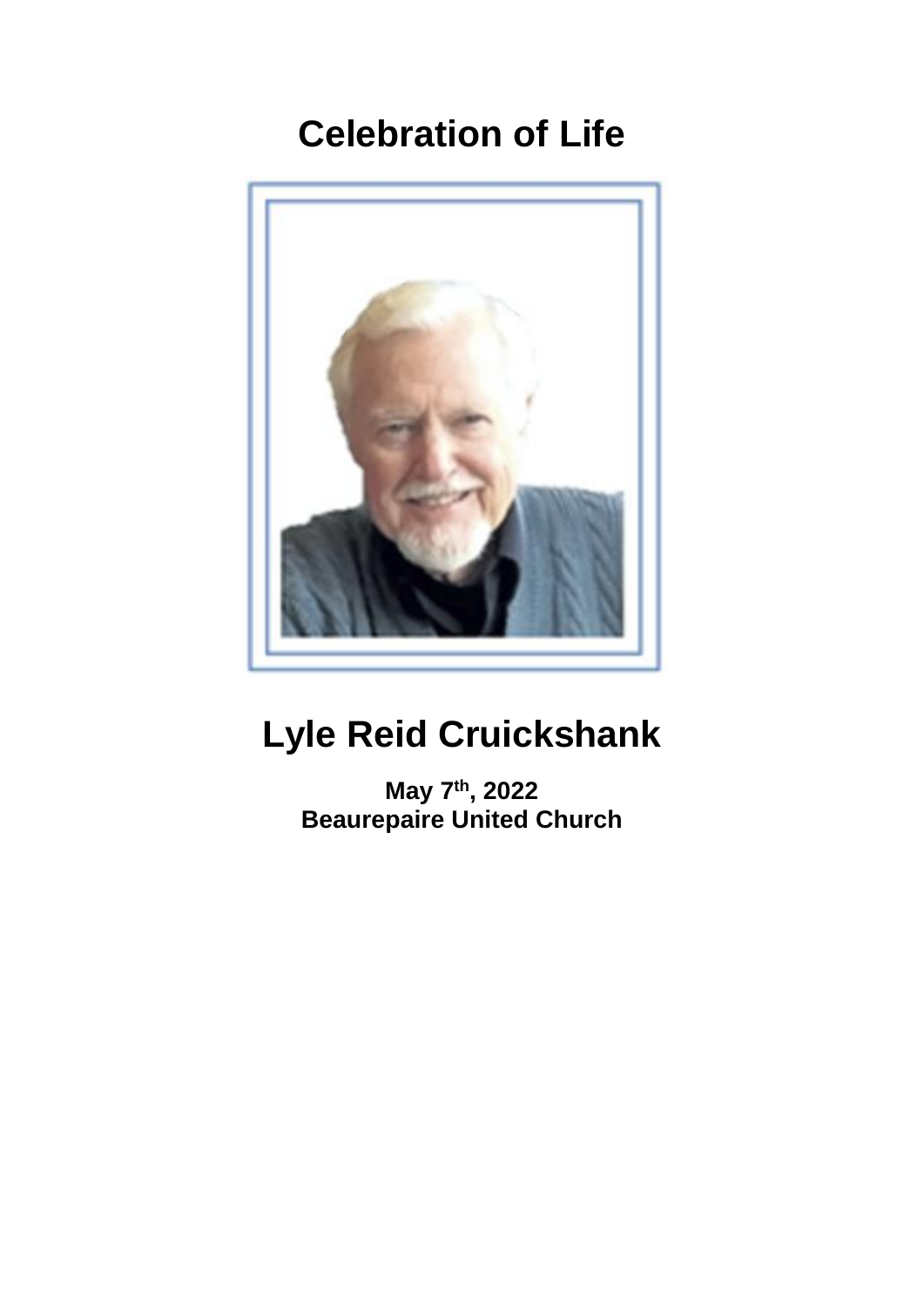

SERVICE OF CELEBRATION Remembering the life of

# **Lyle Reid Cruickshank**

# **May 20, 1940 – March 27, 2022**

Ministers: Rev. Ryan Fea and Rev. Ron Coughlin

Minister of Music: Michael Woytiuk

To respect public health measures all present are asked to please remain seated, masked during prayers and *hymns.*

**Prelude** Adagio from Beethoven's Sonate Pathetique

# **Greeting**

# **Prayer**

Creating God, we come today to celebrate the gift that is the life of a loving husband, a dedicated father and grandfather, a teacher, coach, mentor, sportsman, global supporter of film and media, passionate community leader, a caring friend, a member of the Body of Christ in the Merging Waters Beaurepaire United Church family, and a precious child of God.

 **We, as family, friends, and community have come together to give thanks for the life of Lyle Cruickshank and to celebrate the ways his life has touched ours.**

Loving God, you know and care for all people, whoever we are and whatever our thoughts of you. Speak your Word to us and come among us with love to give life to all, today and forever.

## **Amen**

**Hymn** Voices United 82 A Light is Gleaming

*Refrain:*

**A light is gleaming, spreading its arms throughout the night, living in the light. Come share its gladness, God's radiant love is burning bright, living in the light.**

**When light comes pouring into the darkest place, it hurts our eyes to see the glow. Sometimes a word of hope reminds us of our fears, our memories and tears.** *R*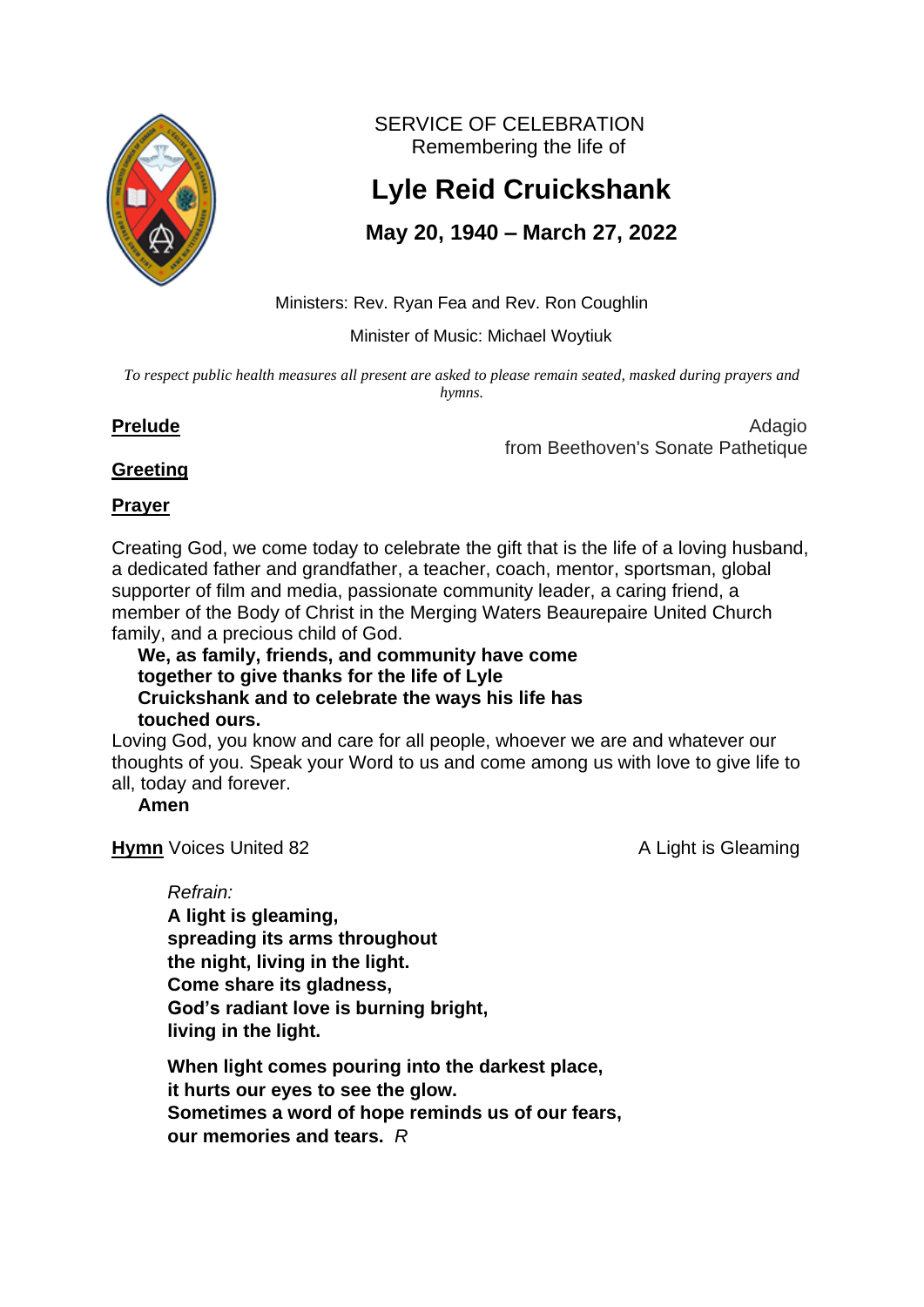| When night is round us and every shadow grows,<br>a star is there to light our way.<br>It tells a story of Jesus who came near to say:<br>"God's light will ever stay." $R$ |                                                                                                                                                                 |
|-----------------------------------------------------------------------------------------------------------------------------------------------------------------------------|-----------------------------------------------------------------------------------------------------------------------------------------------------------------|
| And Jesus showed us a brighter path to walk.<br>He showed us things we hadn't seen.<br>Now we, like Jesus, can help creation shine,<br>and this will be a sign: $R$         |                                                                                                                                                                 |
| So let us live in the brightness God has giv'n,<br>and let us rise to see the dawn.<br>We trust that God is here asparkle and ablaze,<br>- warming all our days. $R$        |                                                                                                                                                                 |
| <b>A Word of Thanks from Susan</b>                                                                                                                                          | Susan and Ian Cruickshank                                                                                                                                       |
| <b>Remembering Lyle</b>                                                                                                                                                     | Ross Paul                                                                                                                                                       |
| <b>Musical Reflection</b>                                                                                                                                                   | I Walk the Line<br>by Johnny Cash<br>sung by Keith Whittall and Victoria Moulton                                                                                |
| <b>Readings</b>                                                                                                                                                             | <b>He has Achieved Success</b><br>by Bessie A. Stanley<br>by Lorna Leckie, Lyle's Sister                                                                        |
|                                                                                                                                                                             | 1 Corinthians 12:4-11 read by Jason Adams                                                                                                                       |
|                                                                                                                                                                             | Matthew 20:26b-28 read by Shawn Adams                                                                                                                           |
| <b>Musical Reflection</b>                                                                                                                                                   | Turn, Turn, Turn by Pete Seeger<br>Sung by Victoria Moulton and Keith Whittall<br>(Based on Ecclesiastes 3:1-8)                                                 |
| <b>Remembering Lyle</b>                                                                                                                                                     | <b>Serenity Prayer</b>                                                                                                                                          |
|                                                                                                                                                                             | "God, grant me the serenity<br>To accept the things I cannot change,<br>The courage to change the things that I can,<br>And the wisdom to know the difference.' |
|                                                                                                                                                                             | Paula, Devon and Ian Cruickshank share remembrances of their father                                                                                             |
| <b>Reading</b>                                                                                                                                                              | Isaiah 61:1a-&3 read by Gordon Rowe                                                                                                                             |
|                                                                                                                                                                             | Matthew 5:1-9 read by Gordon Rowe                                                                                                                               |
| <b>Musical Reflection</b>                                                                                                                                                   | You Needed Me by Pete Seeger                                                                                                                                    |

sung by Patti Murphy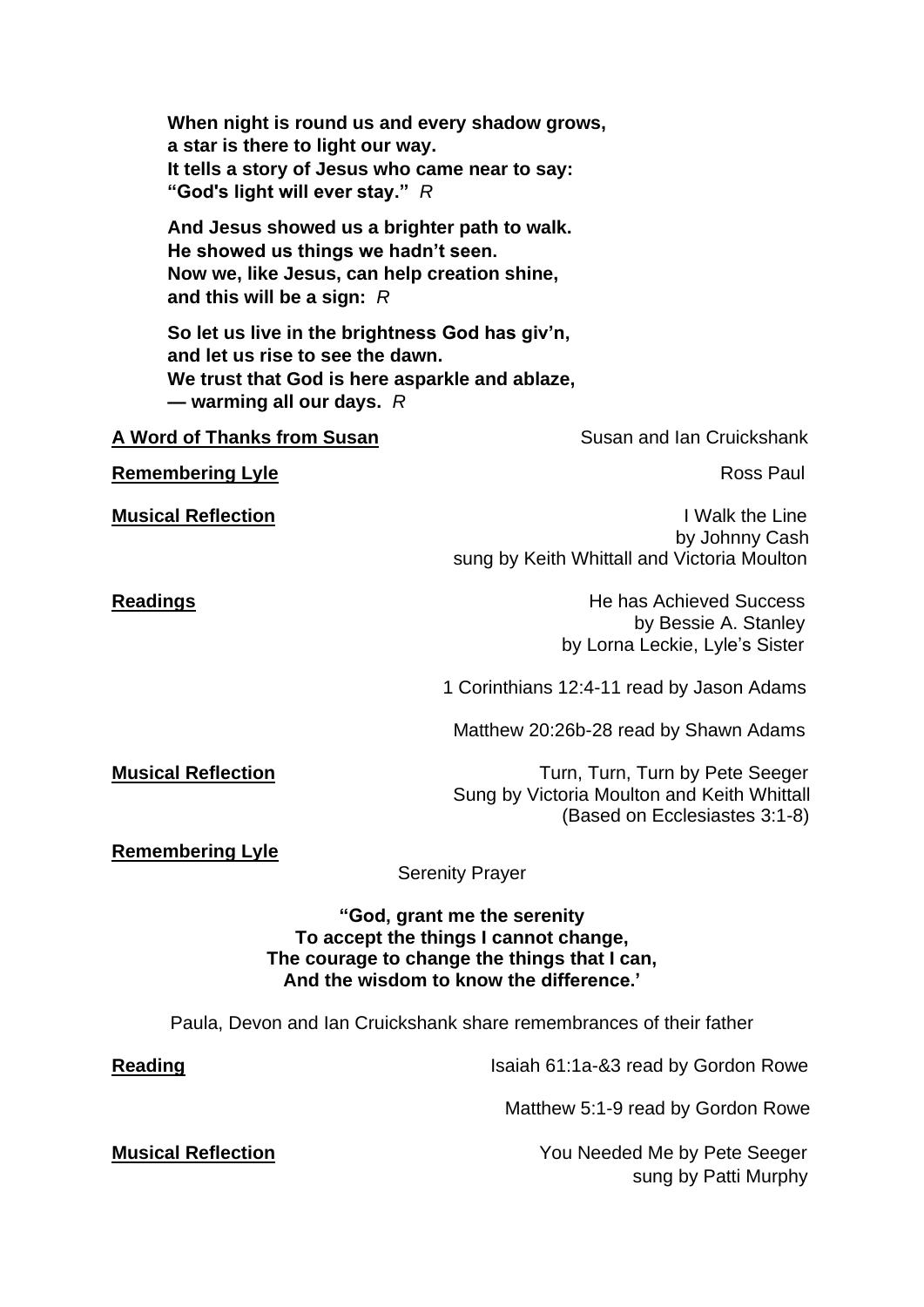**Reading and reflection 1** Corinthians 13: 4-8 Told by Rev. Ron Coughlin

**Hymn** More Voices 135 **Called By Earth and Sky** 

*Refrain*

**Called by earth and sky, promise of hope held high. This is our sacred living trust, treasure of life sanctified, called by earth and sky.**

**Precious these waters, endless seas, deep ocean's dream. Waters of healing, rivers of rain, the wash of love again.**

**Called by earth and sky, promise of hope held high. This is our sacred living trust, treasure of life sanctified, called by earth and sky.**

**Precious this gift, the air we breathe; wind born and free. Breath of the Spirit, blow through this place, our gathering and our grace.**

**Called by earth and sky, promise of hope held high. This is our sacred living trust, treasure of life sanctified, called by earth and sky.**

**Precious these mountains, ancient sands; vast fragile land. Seeds of our wakening, rooted and strong, Creation's faithful song.**

**Called by earth and sky, promise of hope held high. This is our sacred living trust, treasure of life sanctified, called by earth and sky.**

**Precious the fire that lights our way, bright dawning day. Fire of passion, sorrows undone, our faith and justice one.**

**Called by earth and sky, promise of hope held high. This is our sacred living trust, treasure of life sanctified, called by earth and sky, called by earth and sky.**